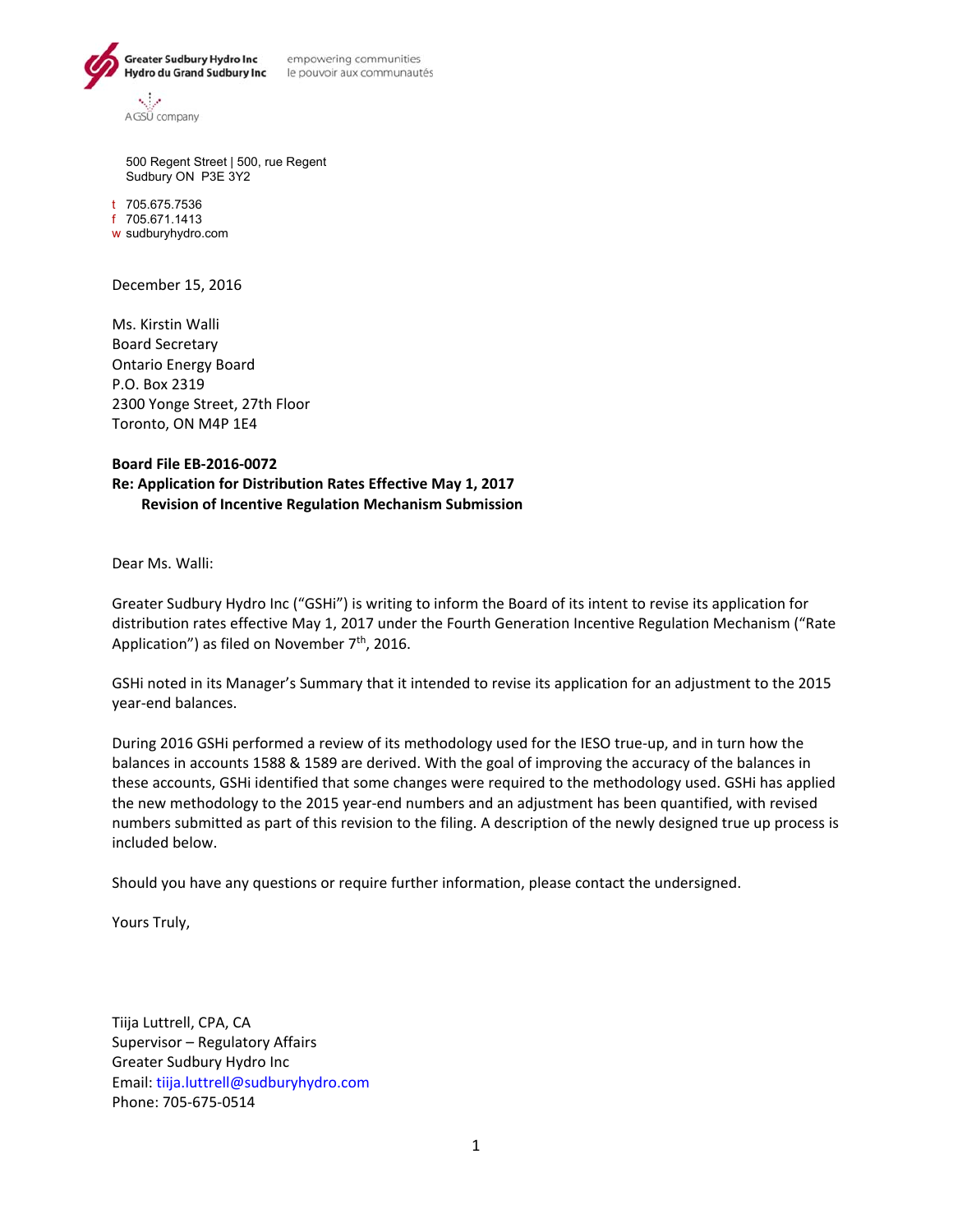# **IESO TRUE UP PROCESS**

### **OVERVIEW**

#### PROVIDING CONSUMPTION ESTIMATES TO IESO / TRUE UP PROCESS

 As previously communicated to the OEB, during 2016 GSHI identified that some changes were required to its processes relating to the accounting for OEB account 1588, account 1589 and the IESO RPP true up.

 GSHI's revised true up methodology closely follows the examples of Article 490 from the Accounting Procedures Handbook.

By the  $4<sup>th</sup>$  business day of each month, GSHI submits its filing for the initial RPP true up to the IESO for the previous consumption month. GSHI uses the amount posted in its billing system in a given month for the inputs required for this filing. For example, the filing for November 2016 will utilize the billed consumption, billed amount, system‐calculated WAP and system‐calculated Global Adjustment pertaining to the electricity that was actually billed in the month. These 14 figures will calculate a preliminary true-up amount for the month of November that will flow on line 142 of the IESO invoice.

- GSHI's new methodology intends to true up these initial submissions on a quarterly basis. Under
- 17 this new method, the submission to the IESO for the February 2017 settlement month would
- include a true up for Q4 2016 (covering the months of October, November and December 2016).
- Quarterly true‐ups will consistently be submitted 2‐months lagging the end of a given quarter.

 To quantify the final RPP true up value, it is necessary to determine an accurate consumption 21 split between RPP and non-RPP customers. GSHI starts by querying from its billing system a 22 report that lists all electricity bills issued for a given month. This report details the consumption 23 dates covered by each bill, the total kWh and other pertinent information (RPP \$ billed, RPP/non- RPP customer status). GSHI prorates the consumption for each individual bill into the appropriate month (ie: a bill for 800kwh total consumption with 15 days of consumption in each of November and December will have 400kwh allocated to each respective month). With every bill prorated in 27 this manner, GSHI is able to determine the total kWh billed to RPP and non-RPP customers pertaining to a given consumption month. The total RPP dollars billed to customers are prorated into monthly buckets in the same manner.

- With proper monthly cut‐off of total kWh billed to RPP and non‐RPP customers, it is possible to determine the percentage split of the portion of purchases pertaining to RPP customers. This percentage is applied to the total kWh, cost of commodity and cost of global adjustment purchased by GSHI from its energy suppliers (IESO, HONI, generation, etc) for the month being trued up.
- Given all the data now available, GSHI calculates the following: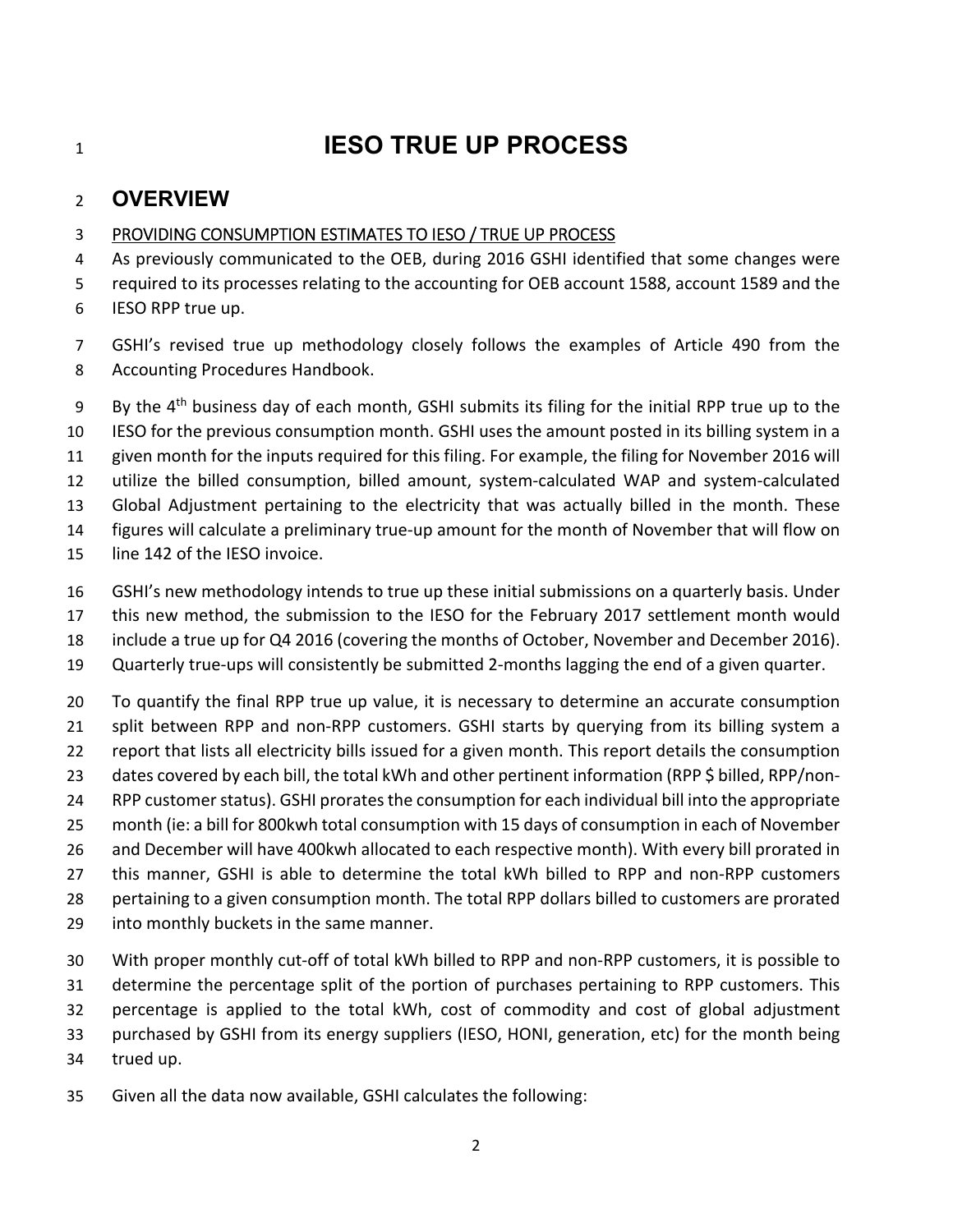- 1) How much GSHI paid for the commodity that pertains to RPP customers.
- 2) How much GSHI paid for the GA that pertains to RPP customers.
- 
- 3) How much GSHI collected from RPP customers pertaining to the kWh GSHI purchased **from its energy suppliers (calculated by dividing the prorated RPP \$ total by the** prorated kWh total and multiplying this value by the RPP kWh purchased by GSHI).

 Part 1) and 2) above are summed and compared to part 3). The difference between the two values is the final true‐up amount, and is the value that should have been paid to/received from 8 the IESO for the given consumption month. This value is compared to the initially submitted estimate, and the difference between the initially submitted estimate and this value is trued up

- on a quarterly basis.
- GSHI was careful to closely follow the example in Article 490 of the Accounting Procedures
- Handbook for this portion of the calculation in order to ensure that any inefficiency in GSHI's
- billing loss factor is appropriately captured in account 1588, and the appropriate amount is
- ultimately being trued up with the IESO.

## **DEFERRAL AND VARIANCE ACCOUNTS**

 GSHI revised Sheet 3 of the Rate Generator model titled "Continuity Schedule". GSHI notes that two new variances now exist in column BV of this sheet ‐ \$(229,038) for account 1588 – RSVA Power and \$374,835 for account 1589 – RSVA Global Adjustment. These variances represent 19 adjustments to the 2015 year-end balances and are a result of the revised methodology as

- described above being applied retrospectively.
- Also impacting the balances/variances is the adjustment for the interest incurred on the two
- 22 accounts for the year. The support for how this interest was re-calculated and adjusted is
- included as Appendix A in this document.
-